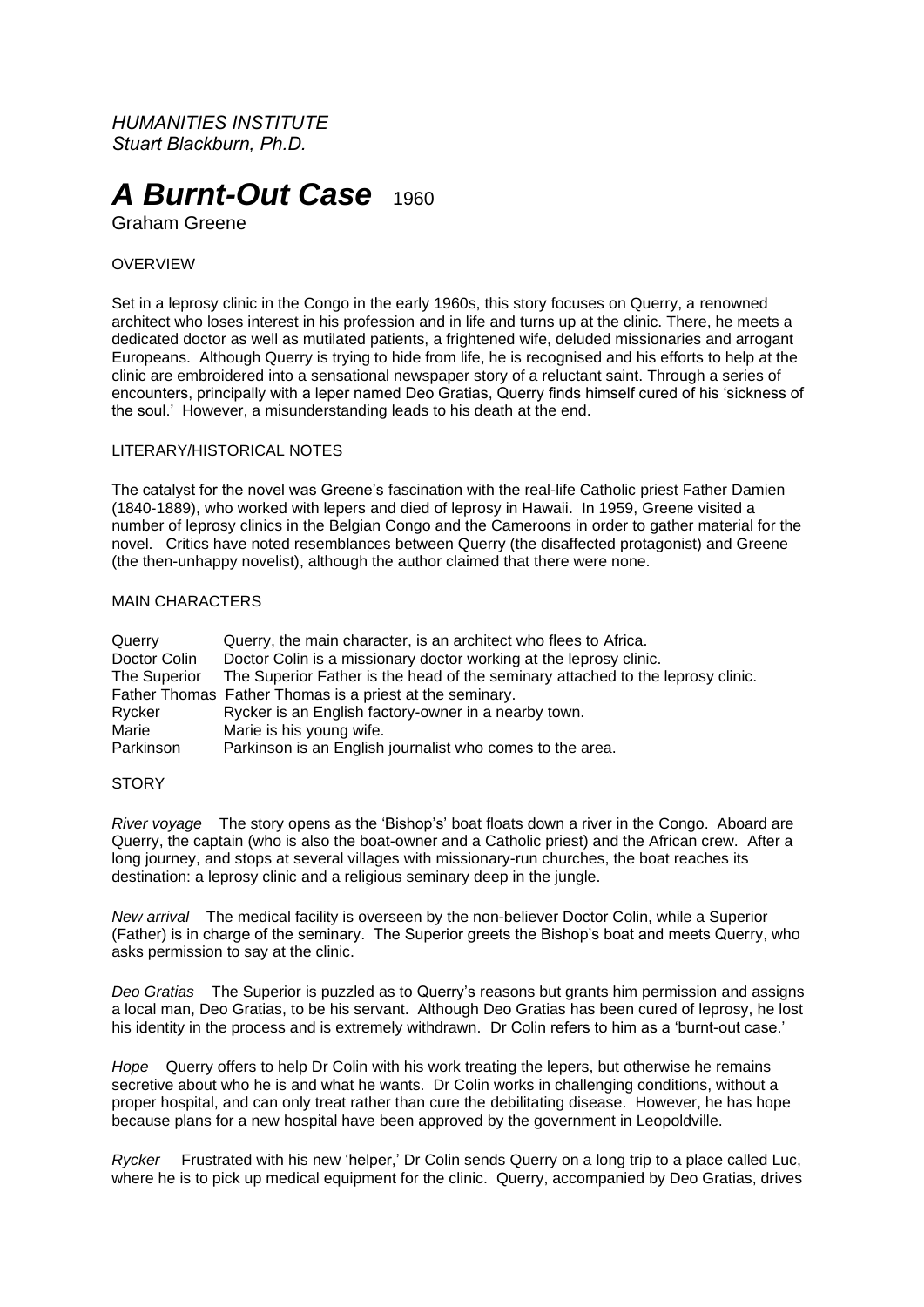a long way to a cathedral in Luc, where he is given a wooden crate. He also stops to buy food supplies for the clinic and meets Rycker, the manager of a local palm-oil factory. Rycker insists that Querry stay the night in his house, where his wife is ill.

*Revelation* At his house, Rycker reveals that he knows who Querry is: a famous architect, who made a name for himself designing churches and cathedrals. Querry also meets Marie, Rycker's young wife, and is then subjected to a tedious theological lecture by Rycker, who went to seminary school and is convinced that he is a sincerely religious man.

*Decision* Back at the clinic, the news that Querry is a skilled architect spreads and Dr Colin asks him to help with building the new hospital. But Querry wants nothing to do with his 'old' life and refuses. That night, after a strange dream in which he finds he is 'too late,' Querry makes a decision to help with the new hospital. As the work on the new hospital proceeds, Querry and Dr Colin become confidants.

*Rescue* One night, Querry realises that his servant, Deo Gratias, is not at home and finds him standing tree-like in a road. The next day, at sunset, Deo Gratias has again not returned and Querry searches for him alone. He finds him sunk in a marsh and pulls him out but is unable to drag him home alone. He then spends the whole night with him, reassuring the man, and seeks help in the morning to bring him safely back home.

*Making of a saint* When Rycker hears about Querry's act of rescue, he blows it up into the selfless action of a saint and spreads the news around the town of Luc. When he goes home drunk, Rycker forces himself on his wife, Marie. The story of Querry, a famous but reclusive architect and now saint, is also encouraged by Father Thomas, a guilt-ridden priest at the clinic. The story is later picked up by Parkinson, an English journalist just arrived in the area. Parkinson goes to the clinic and hounds Querry for his story, but Querry resists, vociferously declaring that he is not even a Christian. Parkinson, however, will not be denied and sends off his story of the modern-day saint working with lepers in deepest, darkest Africa.

*The media* Parkinson leaves the clinic, and Querry is relieved but then horrified when Father Thomas brings newspapers back to the clinic. Parkinson's mawkish tale of the selfless saint has been printed in local, regional and international papers. Querry is portrayed in sensationalist terms as the new Albert Schweitzer. When he discovers that Rycker gave Parkinson a lot of half-truths about him, Querry is angry and charges out to Rycker's house to confront him.

*Marie* When Querry arrives, he finds that Rycker has been taken ill with jungle fever and that Marie, his wife, is worried. It turns out that she is concerned that she might be pregnant, and Querry offers to drive her to Luc to see a doctor. Marie agrees but tells Querry that he must first get her husband's permission. During their conversation, however, Querry is so angry with Rycker for 'spreading rubbish about him' that he forgets to tell him that he is taking Marie to a doctor.

*Fairy tale* Querry drives Maire to Luc but arrives too late to see a doctor so they take separate rooms in a hotel. In order to help her go to sleep, Querry tells her a fairy tale about a king and a little boy, which is a thinly-disguised version of his own life. In the morning, Marie makes an innocent entry in her diary: 'Spent night with Querry.'

*Confrontation* After seeing the doctor, Querry and Marie stay in the hotel, waiting to hear the results of her pregnancy test. In the bar, Querry runs into Parkinson. Hours pass, with no medical news, and then Rycker turns up, looking for Marie. When he reads her diary entry about 'the night with Querry', he is furious and accuses Querry of seducing his wife. Querry denies it, but Rycker remains convinced.

*Pregnancy and paternity* Querry arrives back at the clinic and sees that the hospital is finished. In the midst of a celebration, the clinic receives a telephone call that Marie has fled from Rycker, claiming (falsely) that she is pregnant with Querry's child. Querry, again, denies this and goes to see her in the company of Father Thomas and a Mother Superior. Questioned by Querry, Marie says that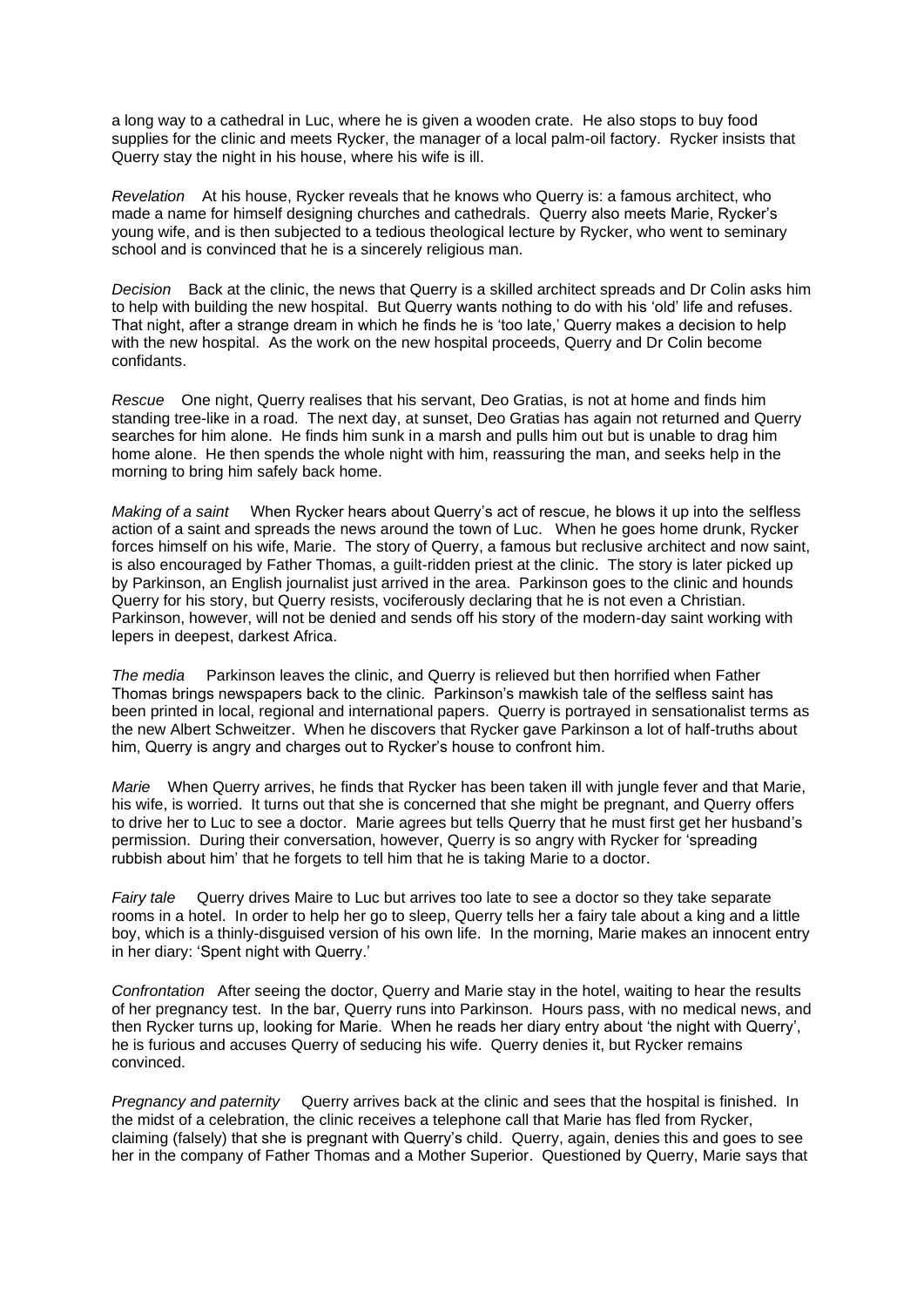the baby is his because she thought of him when her husband made love to her and because, on the night he told her the fairy story, she fell asleep dreaming of him.

*Murder* Unable to convince anyone of his innocence, Querry retreats to the clinic, where Dr Colin believes him. But Rycker soon appears with a gun hidden in his coat pocket. After an angry exchange, in which Rycker thinks Querry mocks him, Rycker shoots and kills Querry.

*Conclusions* Querry is buried in the village, fulfilling his dream to leave his old life behind. Rycker, it is said, will be acquitted because the shooting was a 'crime of passion.' Marie keeps the baby. And Dr Colin treats patients in the newly-completed hospital, knowing now that he can cure them.

## THEMES

*Leprosy as metaphor* The key theme in this unusual story is that leprosy can be seen as a metaphor for the human condition in general, and Querry in particular. The epigraph chosen by Greene sets out this idea by arguing that anyone with a physical defect will develop a deeper disgust of himself and that, even when cured, that person will be psychologically scarred for life. We see this in the case of both Querry and Deo Gratias, who is his servant and with whom he develops a wordless bond. Both are 'burnt-out' cases. Deo Gratias is explicitly described by Dr Colin as a 'burntout case', that is, a patient whose physical suffering has ceased, and is 'cured,' but who has been mutilated beyond self-recognition by the disease. In other words, having lost his limbs, his stumps are numb, and he no longer feels pain, only discomfort. As the doctor says, 'He has lost his identity.' The same is true of Querry, a successful architect who has lost all belief in his profession and its ideals, as well as in himself. Querry is a 'leper' in that he is 'mutilated' and has contracted the 'sickness of the soul.' He does not want to have anything to do with feelings, such as pride in his buildings or love for a woman. He cannot feel anything but discomfort. And like a leper, he wants to hide away, to remove himself from society. Querry is a specific burnt-out case, but the medical metaphor can be extended more widely to embrace all human beings. We are all 'lepers' to the extent that, at some time or other, we feel depressed or confused and lose the ability to feel. Like Deo Gratias and Querry, we have to learn to live with our 'mutilations.'

*Suffering and sacrifice* The other theme of the book, which is closely related to the first, is the significance of suffering and sacrifice. What Querry learns through the course of the story is that he must undergo a transition from 'discomfort' (the burnt-out condition) to 'suffering.' He must learn to suffer, which means he must be capable of feeling. This theme is articulated explicitly in a conversation between Querry and Dr Colin, when the doctor says that suffering is part of the human condition and 'the central theme to the Christian myth.' Christ's suffering on the cross symbolises the suffering of all beings; it is a sacrifice that frees others to become human. This is the journey completed by Querry. On the first page, he writes in his journal that he feels 'discomfort.' At the end, he writes, 'I suffer, therefore I am.' This link between suffering and a meaningful life is paradox of the novel, and the Christian myth. Querry has regained his faith in himself and therefore has something to lose, which means he can feel and suffer again. He is a whole person. He is free to suffer.

#### CHARACTER ANALYSIS

**Query** Querry is a man filled with despair. Having lost interest in life and his fame as an architect, he seeks oblivion in the heart of Africa. Although a non-believer and a cynic, he is a kind person and an honest one.

Self-aware Cuerry is painfully perceptive, especially of his own condition, his state of despair, boredom and uselessness. This searing self-awareness is illustrated in a key conversation with Dr Colin, shortly after Querry has arrived at the leprosy clinic. When the doctor asks about his former profession as an architect, Querry explains that he was never interested in doing good or being useful. Unlike a doctor, he never cared about individuals. 'I was never interested in the people who occupied my space [of his buildings],' he explains. 'Only in the space, the materials, the proportions.' In other words, he was selfish and emotionally crippled. 'I am one of the mutilated,' he says, using the word the doctor has used to describe his patients. 'Can you cure me?' Querry goes on to mention that he has, or 'had', children, but they are estranged because he was too interested in making buildings that expressed himself. 'Self-expression is a hard and selfish thing,' he says. 'It eats everything, even the self.' This conversation reveals a fundamental aspect of Querry's character, his honesty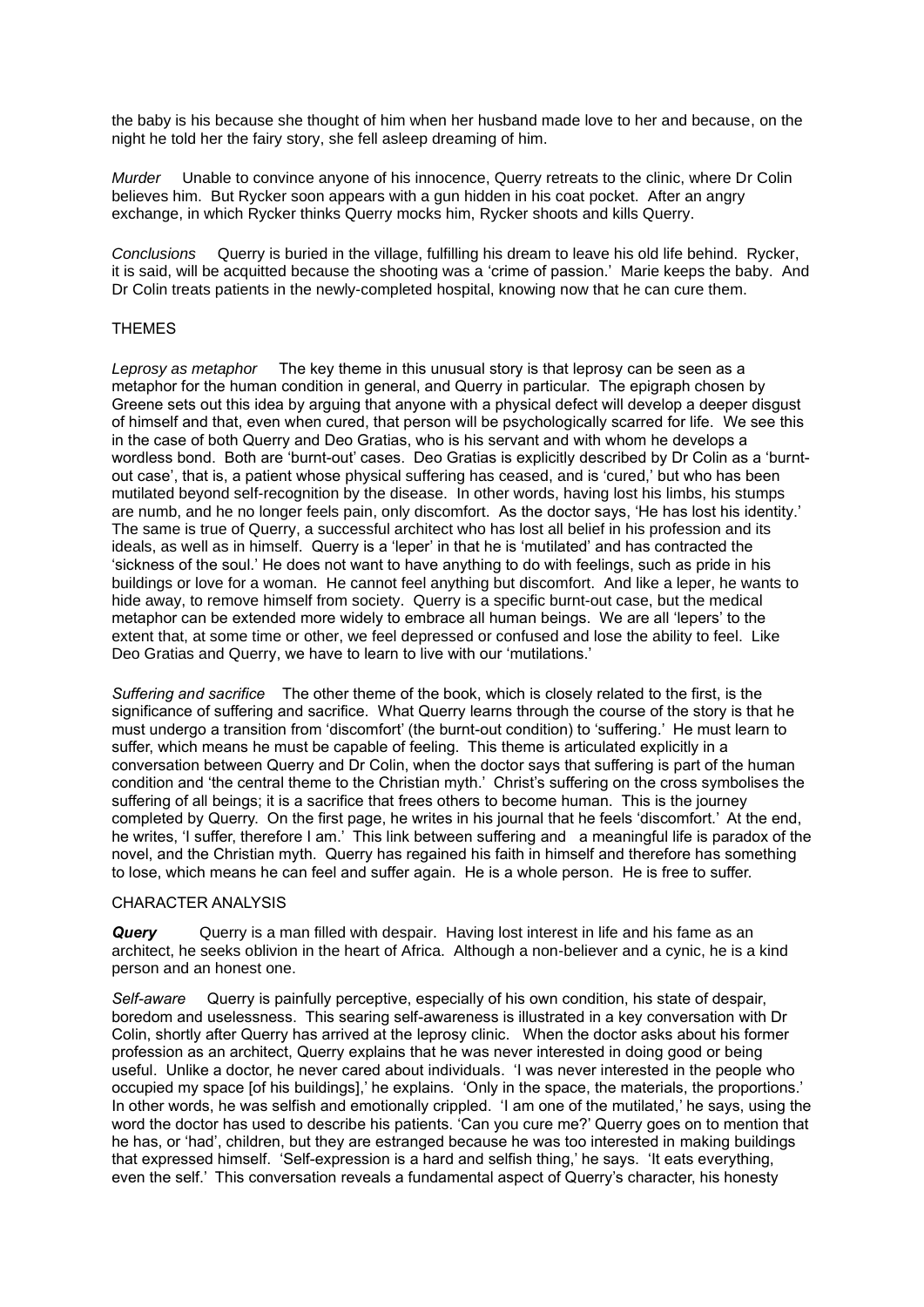about himself, a self-knowledge that is as painful as it is admirable.

*Cynical* Many of Greene's main characters, especially the men, are cynical, world-weary and burdened with lack of belief in life's platitudes. Querry is a good example, and we hear his cynicism in an early scene when he is talking with Rycker, the factory-owner who is the opposite of Querry in his self-deluded notion of his own religious piety. Rycker starts by saying that he doesn't respect the fathers at the leprosy clinic because they're more interested in building a hospital than in exploring faith. When Rycker asks what prayers he says, Querry answers that he doesn't pray and adds facetiously, 'Oh, sometimes I pray for a teddy bear.' Querry goes on to make fun of Catholic notions of 'wifely duties' in marriage, of the supposed existence of god and of the Bible. At the end, as Querry walks home, he hears the frogs croaking in the dark and imagines that they are 'repeating Rycker's hollow phrases of duty, sacrament, grace and love, always love.' This is the burnt-out Querry, who no longer cares about anything, especially the claptrap of the church.

*Compassionate* Querry's transformation from a burnt-out case to a compassionate human being begins with a key incident when he rescues Deo Gratias, his servant. Deo Gratias is a 'cured' patient, who has only numb stumps for limbs. Querry has grown used to him and only realises he is 'missing as one might become aware of some hitherto unnoticed object missing from a mantlepiece.' Despite this, Querry goes out to look for the man in the middle of the night, while others dismiss the African man's absence as unimportant. Eventually, he finds him, fallen into a river, half in the water and half out. Without fingers or toes, he has been unable to crawl back on to the ground. Querry stays with him for hours, until he is able to get help and drag the man back to the clinic in the morning. As he tells Dr Colin, 'It was a night of a beginning…I had an odd feeling that he needed me…I've often needed people…but to be needed is a different sensation.' This is the key moment in the book, when Querry edges away from despair because he feels the love of gratitude, which awakens his compassion.

**Dr Colin** Dr Colin is dedicated to his task of curing leprosy patients, while working in a poorlyresourced hospital in the African bush. Although he is an atheist, he is not immune to some elements of the Christian myth, especially the power of suffering. He argues with both medical and church staff, but he always keeps an equilibrium, with his mind focused on his patients.

*Committed* Dr Colin is unstinting in his commitment to cure leprosy. When the story opens, he has already spent fifteen years working in a clinic in the bush. His dedication is revealed in the second chapter, when we hear him talking with a patient. The man is 'cured.' That is, tests have shown that there have been no leprosy bacilli in his blood for six months. But he has lost all his toes and fingers. Now, the man must go back to his village, but he is reluctant to return and the doctor understands why. He looks at his mutilated stumps and says, 'It will be hard to find work outside. I'll see what I can do here.' The stumps seemed useless, but the doctor knows that they can be taught to weave and sew and carve. He has dreamed for fifteen years for a hospital with sufficient funds to provide work for all his cured patients. For the moment, he doesn't even have money for a hospital with clean mattresses. He dismisses the patient and calls for the next one. Dr Colin cannot let his disappointment impede the progress of his work. He is a man committed to a cause.

*Materialist* Dr Colin is also a materialist. He does not believe in god, only in scientific tests and medicines. His atheism is expressed in an intense conversation with Querry, as they listen, without believing, to a sermon by the Father Superior. Querry asks the doctor if he is a Christian, and Colin replies, 'I'm not interested. I only wish Christianity could bring down the cost of cortisone.' The doctor also says that it is hard for the Father Superior to work with him since he is an atheist. He then adds, 'My life is easier than his. I know when a man is cured by his skin tests.' Dr Colin believes in his tests, in numbers and in the causal relationship between medicines and health. He cannot afford to spend time worrying about the existence of a god.

*Accommodating* Despite his atheism, Dr Colin is not an evangelist of non-belief. Quite the opposite, he has learned to synthesise his atheism with a certain amount of Christian thinking, if not belief. This accommodation is revealed in a conversation he has with Querry toward the end of the book. The two men are relaxing with a glass of whisky when Querry comments that neither of them has religious faith but that the doctor seems to accept the myth of Christ's sacrifice on the cross. 'Is that enough for you?' he asks. Dr Colin gives a long answer, in which he says that he 'wants to be on the side of change,' the evolution of mankind, aided by science, that will eventually find a cure for